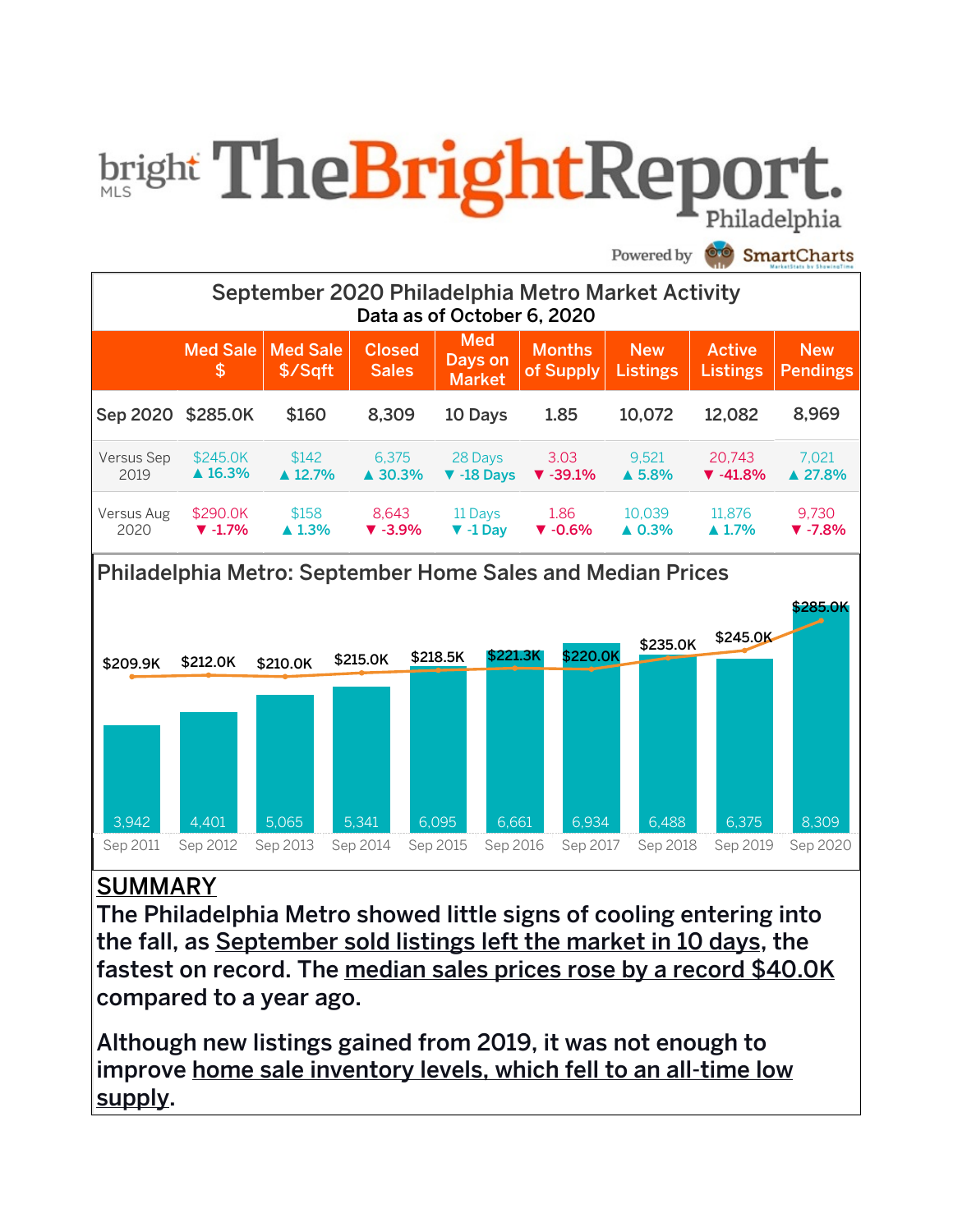## bright The Bright Report.

vered by **SmartCharts** 

## **FIVE THINGS TO KNOW: MEDIAN SALES PRICE**

#### The metro area median sale price grew a ten-year record of 16.3% (+\$40.0K) and hit a new high for the month.

**1.** Median sales prices declined only -1.7% month to month. Generally, September sees a -5.7% dip from August.

2. The median sales price of condos (\$215.0K) climbed 10.3% to an all-time. All other key home categories marked September highs.

3. Camden County hit a new ten-year peak, with prices up 14.9% since May. Compared to last September, Cherry Hill homes (\$298.5K) sold for +14.8% higher prices.

4. Burlington's sale prices set a ten-year record for the third straight month. Moorestown homes (\$565.0K) drew +38.0% higher results.

5. Bucks County matched last month's ten-year best; typically, area prices fall -3.6% August to September. Chalfont homes (\$444.0K) sold for +24.6% higher amounts.

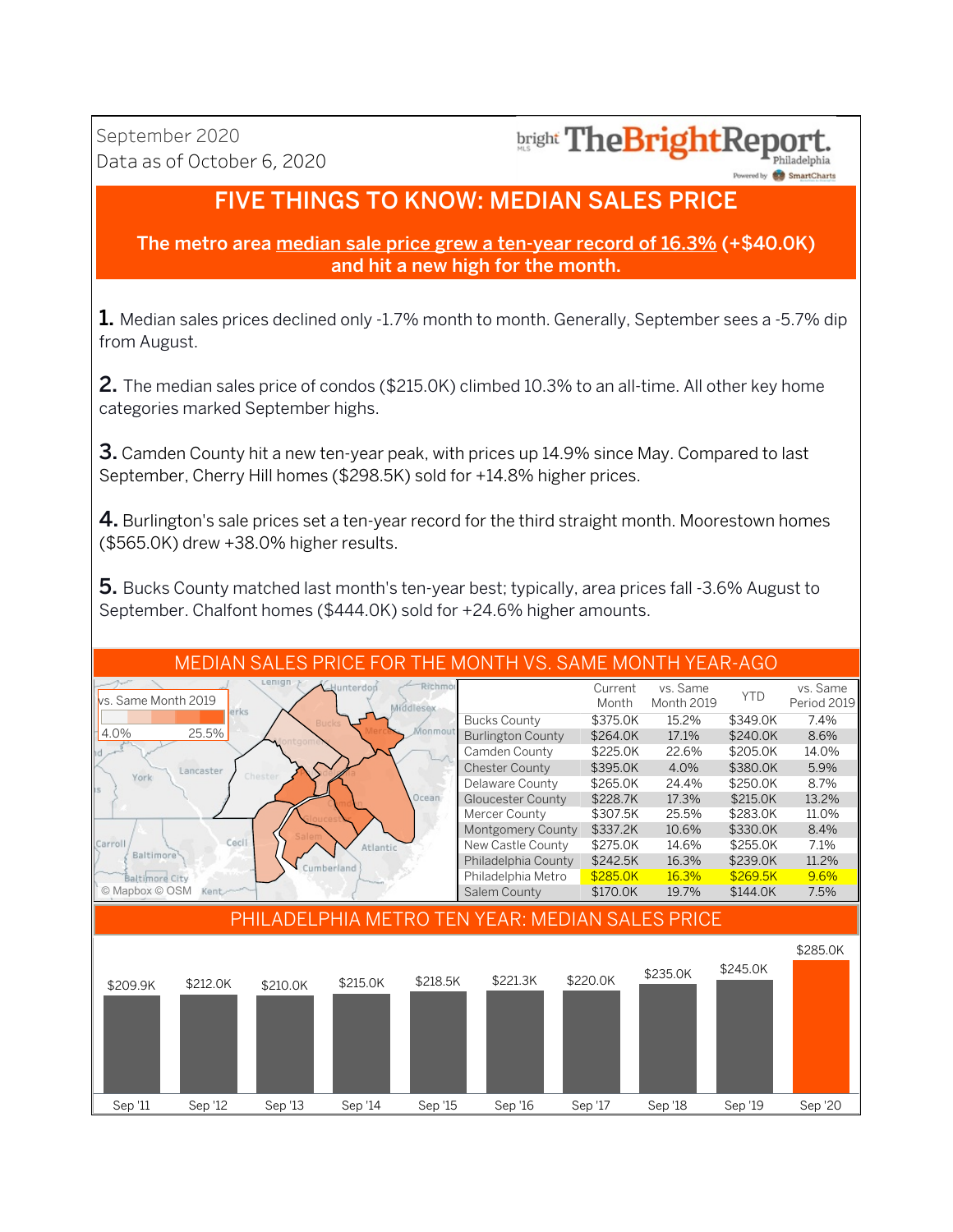## **bright TheBrightReport**

Powered by SmartCharts

## **FIVE THINGS TO KNOW: CLOSED SALES**

Sales volume hit a September ten year high, with the best year over year gain since November 2012.

1. The metro remained robust. September dipped -3.9% from August, better than the five-year average decline for the month of -16.8%.

2. Townhome sales (3,046) claimed their highest monthly level since June 2016. As well, the 36.5% year over year gain was a new decade best.

**3.** Philadelphia County townhome sales (1,384) rose 39.0%. Townhome closing volume in Manayunk (37) improved by 85.0%.

4. Bucks County detached home sales boasted a 37.8% gain (641). Langhorne's single-family home sales (34) improved by 70.0%.

**5.** Chester County attached home sales (266) stayed strong, up 40.0%. In the category, Downingtown (39) rose 44.4%.

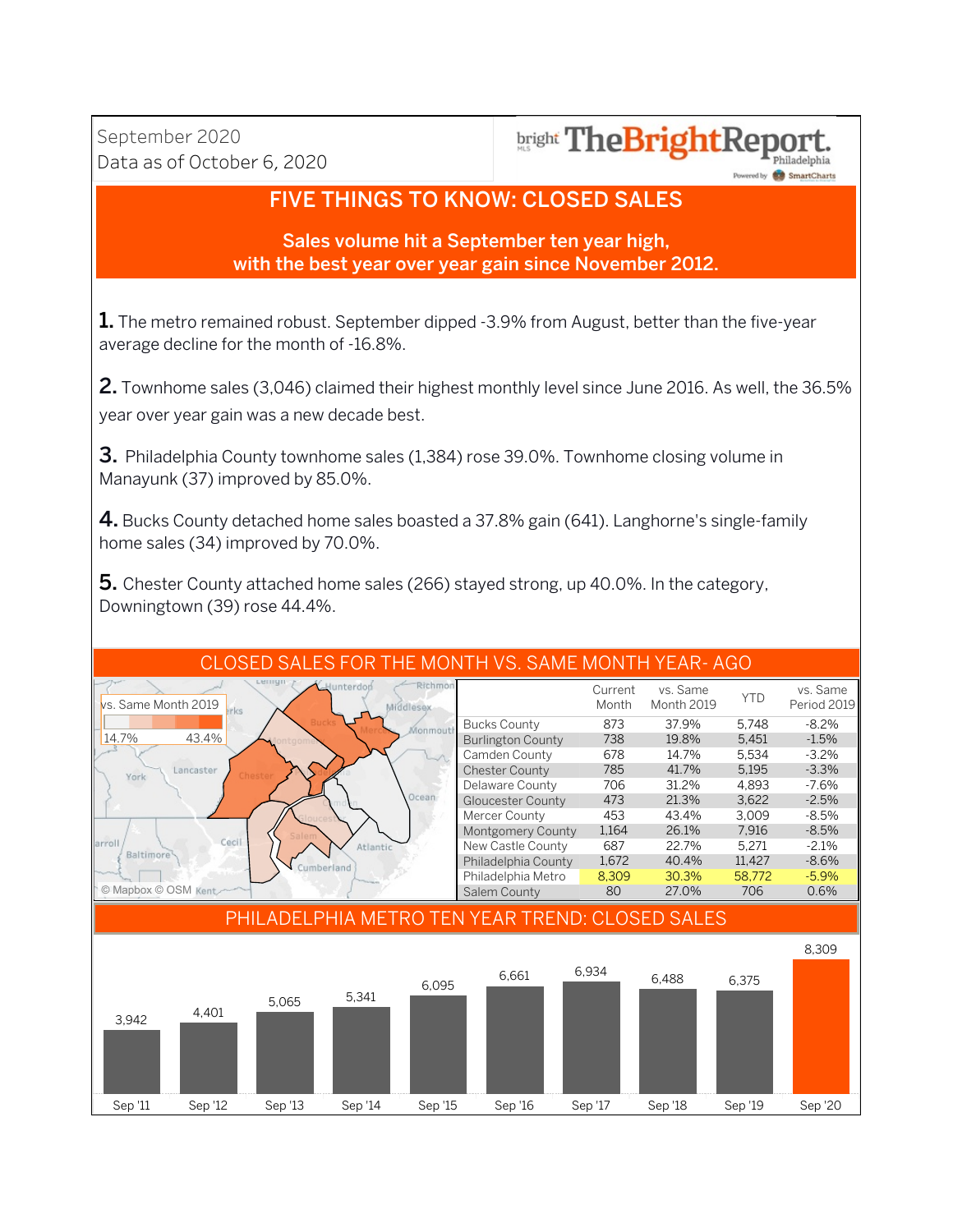## **bright TheBrightReport**

Powered by **SmartCharts** 

## FIVE THINGS TO KNOW: NEW PENDING SALES

## New pending home sales hit a September ten-year high.

**1.** Low mortgage interest rates (which ended September at 2.90% for a 30 year fixed) continued to buoy buyer demand. Over the past four months, new pending home sales are up an average of 26.7% year over year.

2. Camden County new pending attached home sales (216, +41.2%) achieved a ten-year peak. Voorhees saw attached home new pendings (23) advance +228.6%.

**3.** Burlington County delivered its best September and fourth-highest month overall for the past ten years. Mount Laurel hit a September record 95 new pending home sales (+13.1%).

**4.** Delaware County reported a ten year best on new pending townhome sales (371), up 48.4%. Havertown (18) experienced a 125.0% gain.

5. Salem County jumped to its second-highest monthly level. Penns Grove (30) pulled 66.7% stronger results.

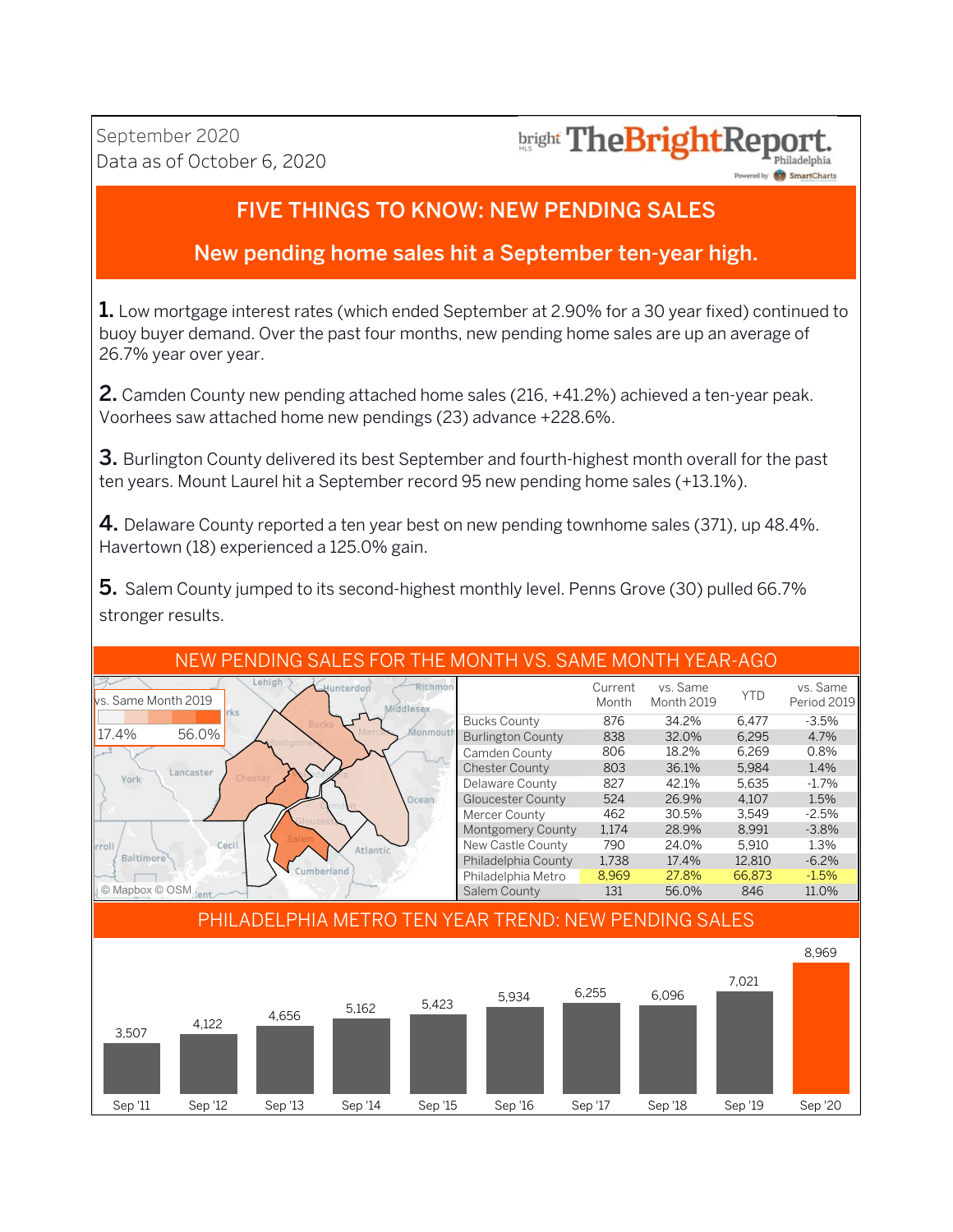## bright TheBrightReport

Powered by **CO** SmartCharts

## **FIVE THINGS TO KNOW: NEW LISTINGS**

## Although new listings improved, the added inventory could not meet buyer demand, as months of supply fell to an all-time low.

1. Single-family home new listings (5,245, +2.3%) reported a September ten year high. However, months of supply in the category (1.53) stayed at an all-time low.

2. Delaware County saw its highest monthly volume of new townhome listings (395, +22.7%) since May 2019. The 19023 / Darby zip code saw townhome new listings (34) gain 88.9%.

**3.** Bucks County enjoyed a 38.6% lift in new listings of attached units. Morrisville's attached home new listings (255) advanced 38.6%.

4. New Castle County reported an 11.5% growth for detached home new listings; however, the category's inventory supply remained at one month. Wilmington single-family new listings (202) improved 20.2%.

5. Camden County stayed in line with last September, as weaker results on detached listings (571, -7.9%) offset gains with attached (245, +23.1%). Cherry Hill's single-family new listings (98) fell -14.0%, while Camden (city) new attached listings (30) rose 42.9%.

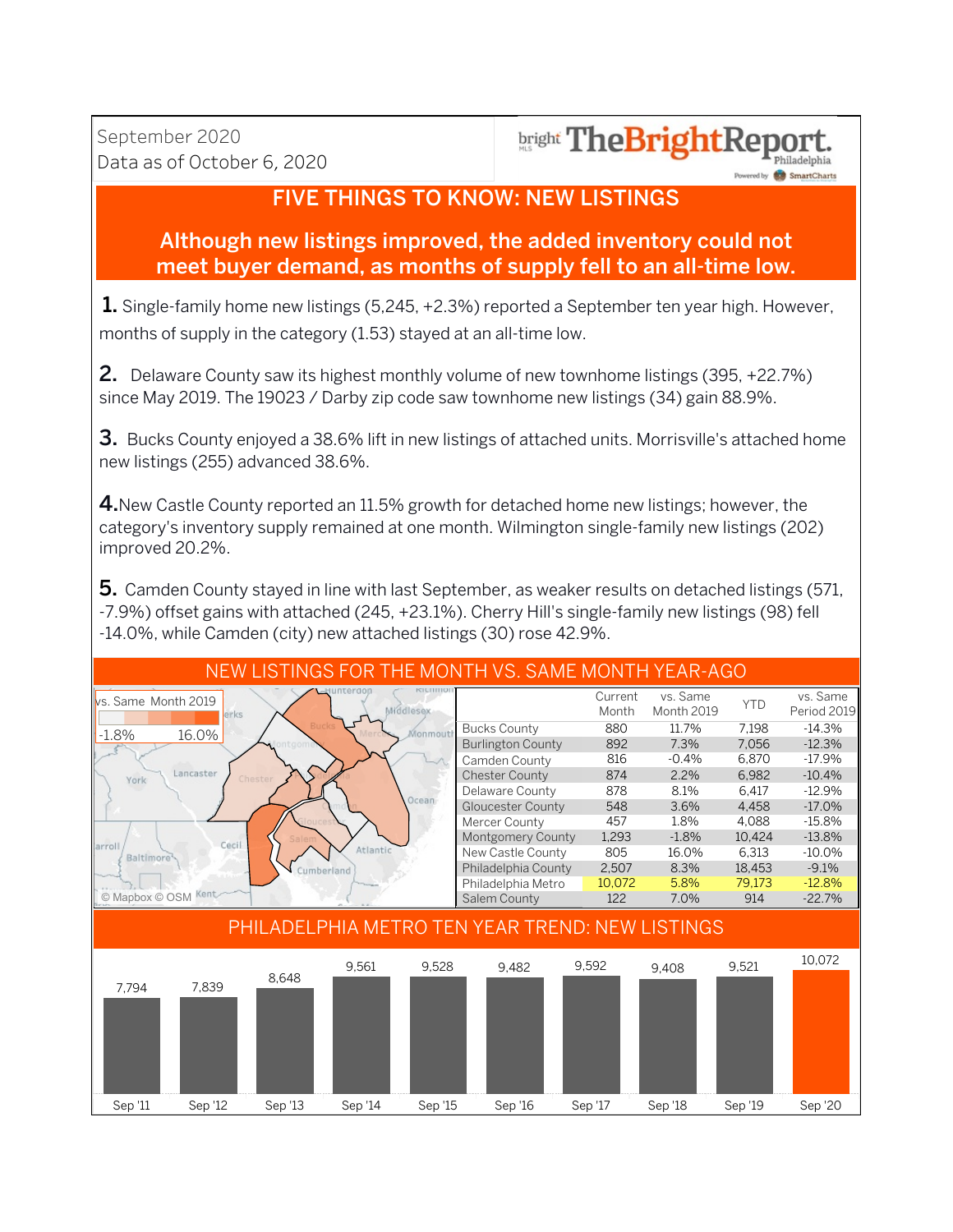#### **bright TheBrightRey** Philadelphia

wered by **SmartChart** 

## FIVE THINGS TO KNOW: MEDIAN DAYS ON THE MARKET

## Homes left the market at their fastest pace on record, as several counties saw their days on the market decline by a month or more.

**1.** The number of sold listings coming off the market in ten days or less (4,251) leaped 145.4%. Gloucester County saw homes sold in ten days or less climb from 46 to 222.

2. Burlington County homes stayed available for less than two weeks, a record low. Williamstown (9 days) shed 33 days.

3. Camden County detached domiciles counted 11 days on the market, 37 fewer than last September. Sicklerville single-family units saw 11 days on the market, a month less than last year.

4. New Castle County's days on the market for single-family homes (6 days) dropped by two weeks. Newark units stayed up for sale for five days (-14 days).

5. Delaware County fell to all-time lows for all home categories. Homes in Wayne waited on the market for only seven days (-5 days).

#### MEDIAN DAYS ON THE MARKET FOR THE MONTH VS. SAME MONTH YEAR-AGO

| <b>NIUE E13</b><br>Northampter<br>Ivs. Same Month 2019<br><b>AUTION Kings</b><br>Lehigh |                          | Current<br>Month | Change | YTD | vs. Same<br>Period 2019 |
|-----------------------------------------------------------------------------------------|--------------------------|------------------|--------|-----|-------------------------|
| $-36$<br>$-11$<br>Hunterdon                                                             | <b>Bucks County</b>      |                  | $-13$  |     |                         |
| Berks                                                                                   | <b>Burlington County</b> | 13               | $-30$  | 26  | $-16$                   |
| bnmouth                                                                                 | Camden County            | 12               | $-31$  | 23  | $-20$                   |
| umberland-                                                                              | <b>Chester County</b>    | 8                | $-15$  |     |                         |
| Lancaster<br>York<br>Adams                                                              | Delaware County          |                  | $-13$  | 13  | $-5$                    |
| Ocean                                                                                   | Gloucester County        | 11               | $-36$  | 25  | $-24$                   |
|                                                                                         | Mercer County            | 15               | $-16$  | 28  | -7                      |
| Cecil                                                                                   | <b>Montgomery County</b> |                  | $-15$  | 11  | -6                      |
| Frederick<br>Baltimore<br>umberland                                                     | New Castle County        | h                | $-15$  |     | $-12$                   |
| <b>Baltimore City</b>                                                                   | Philadelphia County      | 14               | $-11$  | 22  | $-3$                    |
| Cape May<br>Kent                                                                        | Philadelphia Metro       | 10               | $-18$  | 17  | $-9$                    |
| © Mapbox © OSM                                                                          | Salem County             | 30               | $-35$  | 69  | $-2$                    |

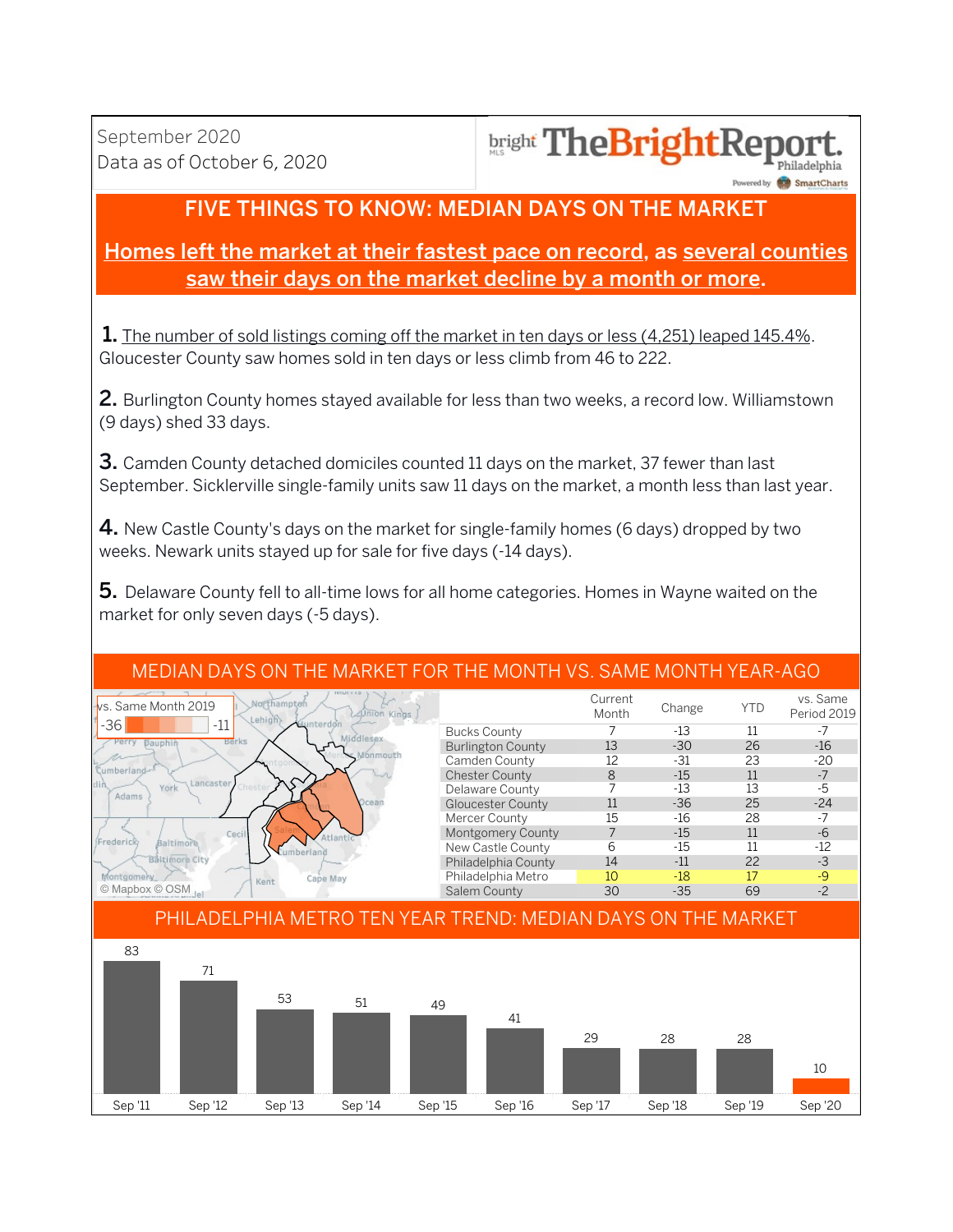## **bright TheBrightReport.**

|                                                                                                                                                                 |                   |                                  |                                                          |          |                       |                                    |                                      |       |       |            |       |                                         |       | Powered by <b>SMART Smart</b> Charts                                            |        |
|-----------------------------------------------------------------------------------------------------------------------------------------------------------------|-------------------|----------------------------------|----------------------------------------------------------|----------|-----------------------|------------------------------------|--------------------------------------|-------|-------|------------|-------|-----------------------------------------|-------|---------------------------------------------------------------------------------|--------|
| <b>Closed Sales by Days on Market</b>                                                                                                                           |                   |                                  |                                                          |          |                       | <b>Closed Sales by Price Range</b> |                                      |       |       |            |       |                                         |       |                                                                                 |        |
|                                                                                                                                                                 |                   | Sep '19                          | Sep '20                                                  |          | Percent<br>Change YoY |                                    |                                      |       |       | Sep '19    |       | Sep '20                                 |       | Percent<br>Change YoY                                                           |        |
| O to 10 Days                                                                                                                                                    |                   | 1,732                            | 4,251                                                    |          | 145.4%                |                                    | $<$ \$50K                            |       |       | 229        |       | 103                                     |       | $-55.0%$                                                                        |        |
| 11 to 20 Days                                                                                                                                                   |                   | 1,007                            | 1,261                                                    |          | 25.2%                 |                                    | \$50K - \$99K                        |       |       | 479        |       | 348                                     |       | $-27.4%$                                                                        |        |
| 21 to 30 Days                                                                                                                                                   |                   | 617                              | 647                                                      |          | 4.9%                  |                                    | \$100K to \$149K                     |       |       | 623        |       | 588                                     |       | $-5.6%$                                                                         |        |
| 31 to 60 Days                                                                                                                                                   |                   | 1,194                            | 831                                                      |          | $-30.4%$              |                                    | \$150K to \$199K                     |       |       | 956        |       | 1,078                                   |       | 12.8%                                                                           |        |
| 61 to 90 Days                                                                                                                                                   |                   | 645                              | 365                                                      |          | $-43.4%$              |                                    | \$200K to \$299K                     |       |       | 1,745      |       | 2,305                                   |       | 32.1%                                                                           |        |
|                                                                                                                                                                 |                   |                                  |                                                          |          |                       |                                    | \$300K to \$399K                     |       |       | 1,067      |       | 1,656<br>951                            |       | 55.2%<br>55.7%                                                                  |        |
| 91 to 120 Days                                                                                                                                                  |                   | 399                              | 228                                                      |          | $-42.9%$              |                                    | \$400K to \$499K<br>\$500K to \$599K |       |       | 611<br>271 |       | 508                                     |       | 87.5%                                                                           |        |
| 121 to 180 Days                                                                                                                                                 |                   | 365                              | 303                                                      |          | $-17.0%$              |                                    | \$600K to \$799K                     |       |       | 232        |       | 447                                     |       | 92.7%                                                                           |        |
| 181 to 360 Days                                                                                                                                                 |                   | 328                              | 319                                                      |          | $-2.7%$               |                                    | \$800K to \$999K                     |       |       | 82         |       | 172                                     |       | 109.8%                                                                          |        |
| 361 to 720 Days                                                                                                                                                 |                   | 73                               | 85                                                       |          | 16.4%                 |                                    | $$1M - $2.4M$                        |       |       | 69         |       | 145                                     |       | 110.1%                                                                          |        |
| 361+Days                                                                                                                                                        |                   | 85                               | 102                                                      |          | 20.0%                 |                                    | \$2.5M to \$4.9M                     |       |       | 8          |       | $\,8\,$                                 |       | N/C                                                                             |        |
| 721+Days                                                                                                                                                        |                   | 12                               | 17                                                       |          | 41.7%                 |                                    | $$5M+$                               |       |       | 3          |       | $\bigcirc$                              |       | $-100.0\%$                                                                      |        |
| Ten Year Trend: Sales by Unit Type                                                                                                                              |                   |                                  |                                                          |          |                       |                                    |                                      |       |       |            |       | <b>Ten Year Trend: Months of Supply</b> |       |                                                                                 |        |
|                                                                                                                                                                 | Types             | All                              | All Home Attached: Detached Attached: Attached:<br>: All | TH       | Condo/                | 12.1                               |                                      |       |       |            |       |                                         |       |                                                                                 |        |
| Sep 2011                                                                                                                                                        | \$209.9K          | \$154.0K                         | \$255.0K                                                 | \$149.9K | \$165.2K              |                                    |                                      |       |       |            |       |                                         |       |                                                                                 |        |
|                                                                                                                                                                 |                   |                                  |                                                          |          |                       |                                    |                                      |       |       |            |       |                                         |       |                                                                                 |        |
| Sep 2012                                                                                                                                                        | \$212.0K          | \$160.5K                         | \$255.0K                                                 | \$155.3K | \$175.0K              |                                    | 9.3                                  |       |       |            |       |                                         |       |                                                                                 |        |
| Sep 2013                                                                                                                                                        | \$210.0K          | \$160.0K                         | \$257.0K                                                 | \$155.0K | \$175.0K              |                                    |                                      | 7.4   | 7.9   |            |       |                                         |       |                                                                                 |        |
| Sep 2014                                                                                                                                                        | \$215.0K          | \$160.0K                         | \$260.0K                                                 | \$154.9K | \$177.6K              |                                    |                                      |       |       | 6.6        |       |                                         |       |                                                                                 |        |
| Sep 2015                                                                                                                                                        | \$218.5K          | \$164.0K                         | \$265.0K                                                 | \$162.5K | \$167.0K              |                                    |                                      |       |       |            | 5.3   |                                         |       |                                                                                 |        |
| Sep 2016                                                                                                                                                        | \$221.3K          | \$172.0K                         | \$266.0K                                                 | \$170.0K | \$188.0K              |                                    |                                      |       |       |            |       | 4.3                                     |       |                                                                                 |        |
| Sep 2017                                                                                                                                                        | \$220.0K          | \$176.5K                         | \$267.5K                                                 | \$176.0K | \$178.0K              |                                    |                                      |       |       |            |       |                                         | 3.8   | 3.0                                                                             |        |
| Sep 2018                                                                                                                                                        | \$235.0K          | \$190.0K                         | \$275.0K                                                 | \$191.0K | \$185.0K              |                                    |                                      |       |       |            |       |                                         |       |                                                                                 | 1.8    |
|                                                                                                                                                                 |                   |                                  |                                                          | \$200.0K | \$195.0K              |                                    |                                      |       |       |            |       |                                         |       |                                                                                 |        |
| Sep 2019                                                                                                                                                        | \$245.0K          | \$199.9K                         | \$289.0K                                                 |          |                       |                                    |                                      |       |       |            |       |                                         |       |                                                                                 |        |
| Sep 2020                                                                                                                                                        | \$285.0K          | \$230.0K                         | \$339.9K                                                 | \$234.0K | \$215.0K              |                                    |                                      |       |       |            |       |                                         |       | Sep '11 Sep '12 Sep '13 Sep '14 Sep '15 Sep '16 Sep '17 Sep '18 Sep '19 Sep '20 |        |
| <b>Ten Year Trend: All Pendings</b>                                                                                                                             |                   |                                  |                                                          |          |                       |                                    |                                      |       |       |            |       | Ten Year Trend: Average Sales Price to  |       |                                                                                 |        |
|                                                                                                                                                                 |                   | <b>Original List Price Ratio</b> |                                                          |          |                       |                                    |                                      |       |       |            |       |                                         |       |                                                                                 |        |
|                                                                                                                                                                 |                   |                                  |                                                          |          | 16,027                |                                    |                                      |       |       |            |       |                                         |       |                                                                                 |        |
|                                                                                                                                                                 |                   |                                  |                                                          |          | 12,494                |                                    |                                      |       |       |            | 96.0% | 96.8%                                   | 97.1% | 97.2%                                                                           | 100.0% |
|                                                                                                                                                                 |                   | 9,776                            | 10,58410,882 10,557                                      |          |                       | 91.8%                              | 93.3%                                | 94.9% | 94.7% | 95.3%      |       |                                         |       |                                                                                 |        |
|                                                                                                                                                                 | 7,787 8,470 8,855 |                                  |                                                          |          |                       |                                    |                                      |       |       |            |       |                                         |       |                                                                                 |        |
| 5,931                                                                                                                                                           |                   |                                  |                                                          |          |                       |                                    |                                      |       |       |            |       |                                         |       |                                                                                 |        |
|                                                                                                                                                                 |                   |                                  |                                                          |          |                       |                                    |                                      |       |       |            |       |                                         |       |                                                                                 |        |
|                                                                                                                                                                 |                   |                                  |                                                          |          |                       |                                    |                                      |       |       |            |       |                                         |       |                                                                                 |        |
|                                                                                                                                                                 |                   |                                  |                                                          |          |                       |                                    |                                      |       |       |            |       |                                         |       |                                                                                 |        |
| Sep '11 Sep '12 Sep '13 Sep '14 Sep '15 Sep '16 Sep '17 Sep '18 Sep '19 Sep '20 Sep '11 Sep '12 Sep '13 Sep '14 Sep '15 Sep '16 Sep '17 Sep '18 Sep '19 Sep '20 |                   |                                  |                                                          |          |                       |                                    |                                      |       |       |            |       |                                         |       |                                                                                 |        |